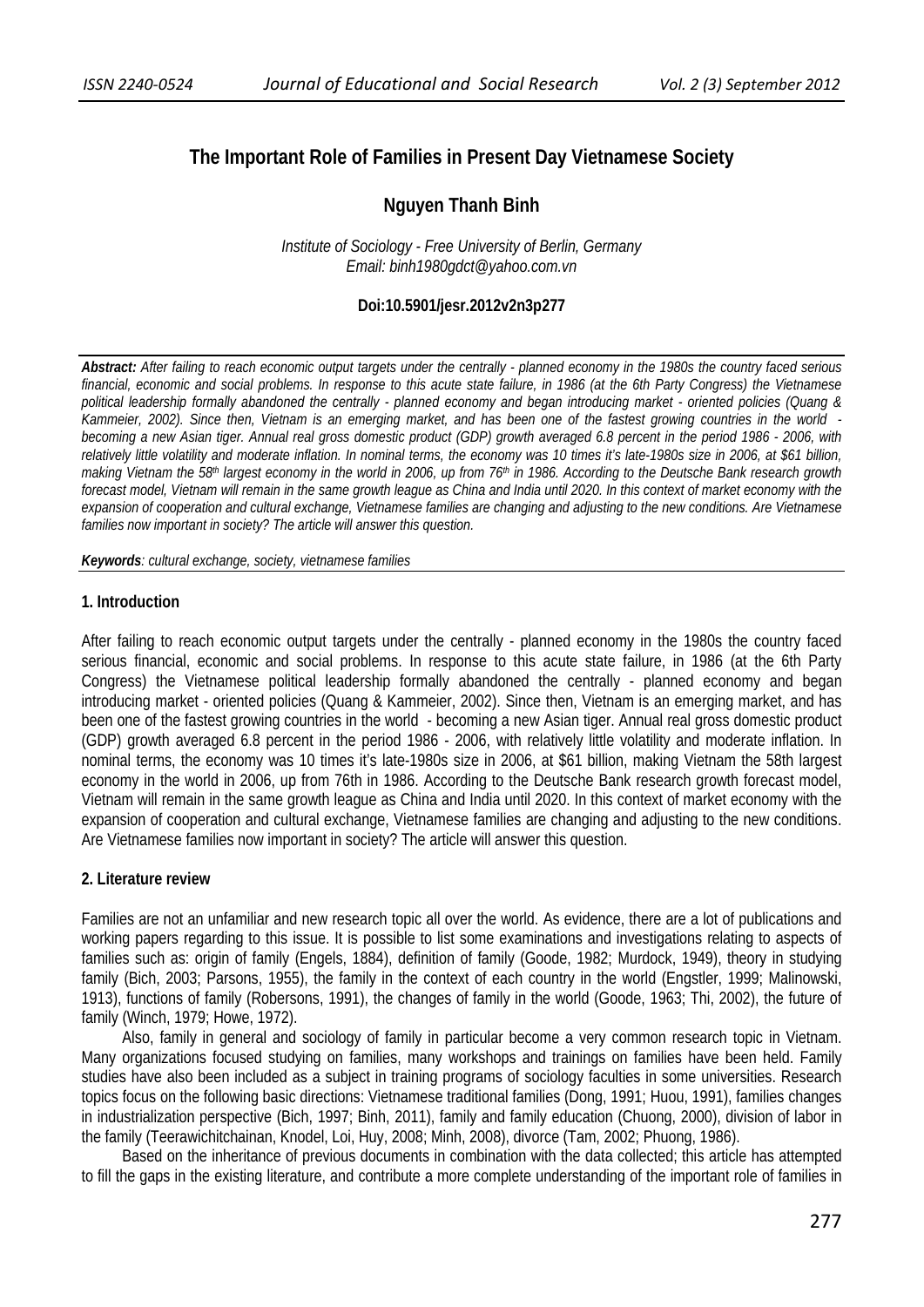present day Vietnamese society, in terms of both documented and the analytical approach.

# **3. Findings**

Some sociologists such as: Skolnick, Ogburn already said that the families lose their functions in industrial perspective. That means it has no importance in society. However, with real evidence, we affirm that the families still have a vital role for the survival and development of Vietnamese society.

# *3.1. The Vietnamese families are a legal institution to give a birth to maintain human - beings*

Childbirth and reproduce the labor force are considered sacred duty of Vietnamese families. No other institutions could undertake this responsibility. In the past, the cognitive level as well as the level of scientific and technical development were still low, so that Vietnamese people had no full consciousness and ability to control, to regulate the productive health for protecting mothers and children. The naturally productive standpoint led a lot of Vietnamese families were poor and sick. Members of families lived in narrowed, malnourished condition. The life - expectancy was low, and so on. Currently, the reproductive function of the Vietnamese families is as follow:

 Vietnamese households' fertility rate have substantially declined and reached the sub-replacement fertility rate over the past years. The fertility rate in rural areas decreases faster than in urban area, but it is still higher. The proportion of women having a third child decreases yearly. However, in some geographic regions, this rate tends to increase. The reasons for giving birth to a third child related to the implementation of population, family planning in local area such as: there is self-satisfaction about some achievement, the letting loose of leadership and population work conduction, the organization system of family planning staff has not been strong enough and overloaded with work, the propagandizing, educating, providing services and building policies, regimes face many problems, etc. The reasons for giving a third child also related to son preference of Vietnamese culture. Most of Vietnamese families want to have at least one son because the sons are responsible for caring for old parents, ancestor worship, continuity the lineage, etc.

The reduction of birth rate as well as the Vietnam's population and family planning policy results in Vietnamese household size declining. It is also due to such negative factors as the increasing divorce rate of couples or the trend that a part of the population, especially young people do not want to get married or give birth in order to enjoy their own life. Across the country, single household account for a very low proportion. Small household size (households with 4 members or fewer) is common in our country, especially in urban areas. Generally, rural household size is larger than urban one throughout the country. In terms of geographic regions, the Central Highlands has the largest household size, the second is the Northern Midlands and Mountainous areas. The Red River Delta is the region with the smallest household size. Household size is inversely proportional to incomes of household. Household with the highest incomes (quintile 1) has the smallest size; in contrast, the poorest household (quintile 5) has the largest one. If the correlation between household size and genders of household heads is considered, female-headed households are smaller than male-headed households.

At present time, Vietnamese's mean age of marriage, especially men's is rising; for women, this trend has been likely to be stable compared with previous decades. Vietnamese men's mean age at first marriage is higher than women's in all the periods and regions. Urban young people get married later than rural ones because of the pressure of jobs, income, urban busy life; marriage is not regarded as important as other things. Kinh ethnic group - an ethnic majority in Vietnam, is considered to have more opportunities to get access to modern life, to know more about national policies so they have a trend to get married later than ethnic minorities. People working in public sector are more likely to get married later than people working in private sector or households because they suffer pressure from jobs they are in charge of in public sector, as well as seriously obey national policies related to marriage and family. People at low level of education and doing jobs concerning agriculture before getting married will often get married at younger age.

The abortion rate in Vietnam has been likely to rise for recent years. In rural area, this rate is a bit higher than in urban one. Young age groups' abortion rate is relatively high and often higher than older age groups. The abortion of people at low education level is relatively high. The Northwest had the highest abortion rate, the lowest rate belonged to the South Central Coast. The highest abortion rate is of couples with 1 or 2 alive children.

The most widely used contraceptive method in Vietnamese families is intra-uterine device (IUDs). Over half of married women from 15 - 49 answered that they have been using this method. The next are methods of menstrual cycle and using condoms. Other methods as male or female sterilization, withdrawal are less chosen by couples. The women's use of contraceptive methods is closely connected to some individual and public features. As the results given, couples' residence has impact on the choice of contraceptive methods. In rural area, couples choose modern contraceptive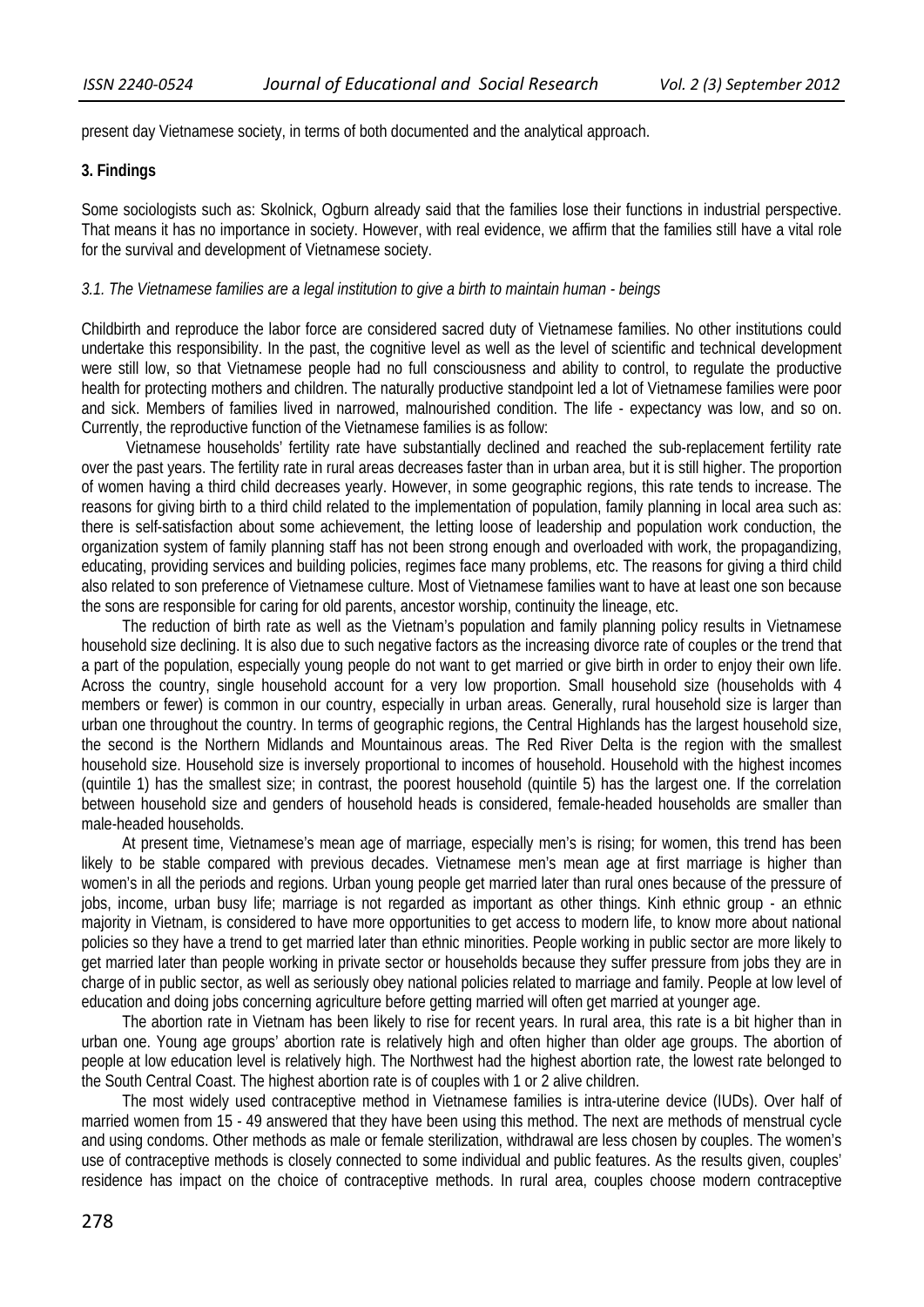methods, specifically the method of IUDs, much more than urban households. Urban families with better life experience and awareness usually use traditional contraceptive methods as withdrawal, menstrual cycle more than households in rural area. In terms of geographic regions, the difference in the rate of using contraceptive methods has been reduced and the difference is not very clear. The age using contraceptive methods is likely to increase and women at the age of 35 - 39 reach the top rate, then this rate has the declining trend when women get much older. Education level is always considered as one of the factors affecting individuals' behavior. As can be seen from the research result, different education levels have different impacts on contraceptive methods used by women. The higher the education level, the more contraceptive methods are used. People with high education level are more and more likely to use traditional contraceptive methods. IUDs is a contraceptive method most chosen by people without education level and the rate of using this has a decreasing trend when the education level rises. Couples' current number of children affects the choice of contraceptive methods, as well. Families with 2 children use contraceptive methods most; the lowest rate belongs to households without children. The demand of giving birth and the distance of fertility have influence on the rate of using contraceptive methods. When people have demand of having children, the rate of using contraceptive methods is lowest and women who want to give birth within 2 years tend not to want to apply contraceptive methods. Women living in households with electricity and T.V accept contraceptive methods more than others. Similarly, women living in places with convenient transportation condition accept contraceptive methods more. The principal provision source of contraceptive methods is in towns/districts/intertown centers, the next is district and provincial hospitals. For recent years, the network system of population and family planning has been a main provision source of contraceptive methods for couples. The main provision source of contraceptive methods in rural area is medical clinics in towns/districts/intertown centers whereas chemist's in urban area plays a big role in providing these methods beside medical clinics in towns/districts/intertown centers. In public sector, provincial, district hospital or medical clinics in towns/districts/intertown centers keep an important position in providing services of IUDs and sterilization for people.

#### *3.2. The Vietnamese families play an important role in the formation and development of their children´s personality*

The process of nurturing and educating children started in the womb of his mother and cries when was born is in a family environment. The family is "*the first school*" of every human life. The family is the chief agent of socialization in all society (Smelser, 1994). According to Macarenco "*what your parents did for you before 5 years of age, which is 90% the result of the educational process*" (Chuong, 2000). The education of the family not only has strong effects and meanings for children but also has significance for human life. So that, Vietnamese families are interested in raising and educating their children. It is an obligation of the parents to prepare the children for independence, to teach them eventually "*to stand on their own feet*" (Aubert, 1968:83).

About educational function of Vietnamese families at present time, parents play an important role in educating their children. Fathers symbolize intelligence, will, and family's discipline to unite children - especially sons. Therefore, the father needs to participate in bringing up children since they are small, spend time for and looking after them, etc. Mothers who are often careful, close to children everyday, find out and timely shape misleading, and better at raising children lifestyle, conduct and human life. With tender and tactful attitude, mothers convert, persuade and teach children to love even when they grow up.

Parents spend a lot of time and activities aiming at educating and socializing children. The most frequent activities showing parent's care for children are: parent reunion, helping children with home studies, spare time for children, job orientation and marriage orientation.

However, in raising children, it is necessary to combine the entire power of family as a united team, and agree on aim and teaching methods, prove the roles of grandparents, siblings beside parents' responsibility. It should be clearly aware of abilities, strengths, and weaknesses of different family members in raising children.

Out of the content items to educate children at present, parents should take care of moral education, education of working attitude and skills, education of independence character and sex education. All the matters above have role and certain influence on the development and perfection of children's personalities.

In order to promote family's role in educating - socializing children, some solutions are suggested: i) consolidating family institution, ii) strengthening relationship between family and school in educating - socializing children, iii) combining between family and community in educating - socializing children, iv) making social environment healthy.

## *3.3. The Vietnamese families have always been regarded as a unit of economic production and consumption of society*

There is no known society in which the family doesn't play a major economic role (Smelser, 1994), and Vietnam is not an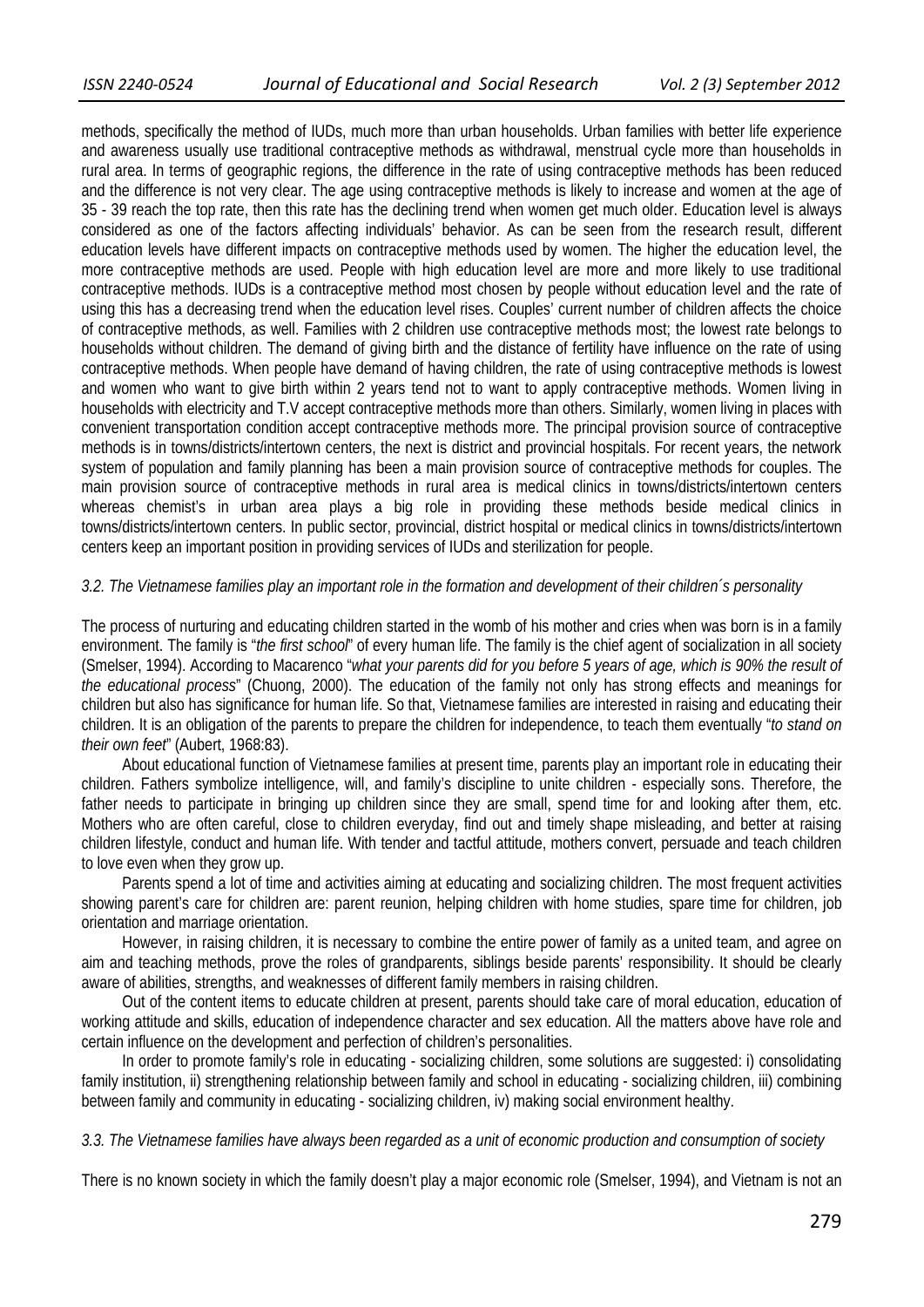exception. Of course, the family is no longer a complete self catering production chain, but rather a production household, engaged in production, business or services with different trades and different incomes. In general, groups of households earning mainly from salaries, allowances, trade and services, have higher income than those engaged in farming or animal raising. The economic role of the family is reflected in two fundamental activities: direct work to generate cash such as salaries, trade, services, hiring out labor or selling craft products. The other is indirect work such as cultivation, animal husbandry, creating products to meet daily consumption needs of the family, including the preservation of food and foodstuffs, expenditure management, healthcare and meals for family members. In the family, the husband tends to engage in economic activity that generate cash income and the wife takes part in indirect economic activity, bringing products that meet daily needs of family members. Now, we can see that households' income has had a rising and stable tendency. This demonstrates that households' living standard has been improved better. Nevertheless, there still exists a quite big difference in the income of rural and urban households, as well as between the richest and poorest household groups. The Southeast is the region with households' highest income, whereas the Northeast has the lowest income of households. As for the structure of income source, the biggest source is from salaries, the next is from agricultural activities. Meanwhile, the source from construction and forestry is lowest. There is a certain difference in the structure of income source of rural and urban households. Rural households get the biggest source of income from agricultural activities; the next is the source from salaries. On the contrary, income source from salaries is the main income of urban households. Income from agricultural activities only takes a small proportion in the structure of urban households' income. Quintile 5 (the richest group) has the biggest income source from salaries and others while the poorest group (quintile 1) has the main income source from agricultural activities.

The average expense of Vietnamese households was significantly improved in recent years. Average monthly expense of households headed by women is higher than that of households headed by men. Average expense gap between urban and rural areas have decreased slightly but remained large differences of the expense rate. The biggest expense of all the households is living expense, but the rate of living expense in urban areas is always higher than that of rural areas. It is the same situation between the quintile 5 and quintile 1. Only the expense on education is almost no difference between groups at different living standards. In daily expenses, women have the highest right of deciding, most men do not take part in this duty. With other expenses like children's education and disease treatment, men play higher role in deciding. This is common in all the households in spite of rural or urban families. Nevertheless, in buying expensive things, the rate of both wives and husbands discussing on making decisions ranks highest. Meanwhile, this rate of only women deciding this expense is not high, especially in rural areas.

#### *3.4. The Vietnamese families are responsible for taking care of elderly people*

The proportion of elderly people in Vietnam is rising sharply in recent years. The ageing population is focused mainly at the ages of 60 - 64 and 65 - 69. There are more ageing females than males. The rate of ageing males at lower ages is higher. But the rate of ageing females at higher ages is higher than that of the ageing males. Ageing Vietnamese are involved in various forms of economic activities to earn income for themselves and/or their families, especially related to agricultural activities. The statistics shows a majority of ageing Vietnamese is literate, whereas only a minority of the older people professes a religion. Co-residence with a spouse and a married child is the social norm for older persons whose children are adults. Co-residence is higher in urban than rural areas, a common pattern found in a number of developing countries. Elderly people mainly live in rural areas. Generally, in urban areas and deltas, the ratio of old people is higher than that in mountainous, remote and far-flung areas. The highest rate of old people is in Red River Delta, the lowest in Central Highlands.

In spite of the fact that Vietnamese government spitulated a lot of policies for elderly people, but the public support that is currently available to the elderly is extremely limited. The state´s inability to provide full support to the elderly people so that the responsibility of taking care of them actually belongs to family. It is confirmed by the number of elderly people living with their children when they are old and a lot of policies required families take care of elderly people. The family undoubtedly does still play a crucial role in providing older persons with care in Vietnam. The main reason for this situation is that the children want to compensate their parents´ sacrifices for them. It is called "*filial piety*" (Dao Hieu in Vietnamese). In somewhat general terms, filial piety means to be good to one´s parents; to take care of one´s parents; to engage in good conduct not just towards parents but also outside the home so as to bring a good name to one´s parents and ancestors; to perform the duties of one´s job well so as to obtain the material means to support parents as well as carry out sacrifices to the ancestors; not be rebellious; show love, respect and support; display courtesy; ensure male heirs, uphold fraternity among brothers; wisely advise one´s parents, including sorrow for their sickness and death; and carry out sacrifices after their death. But a core ideal of filial piety is the fulfillment of child´s obligations to the parent: